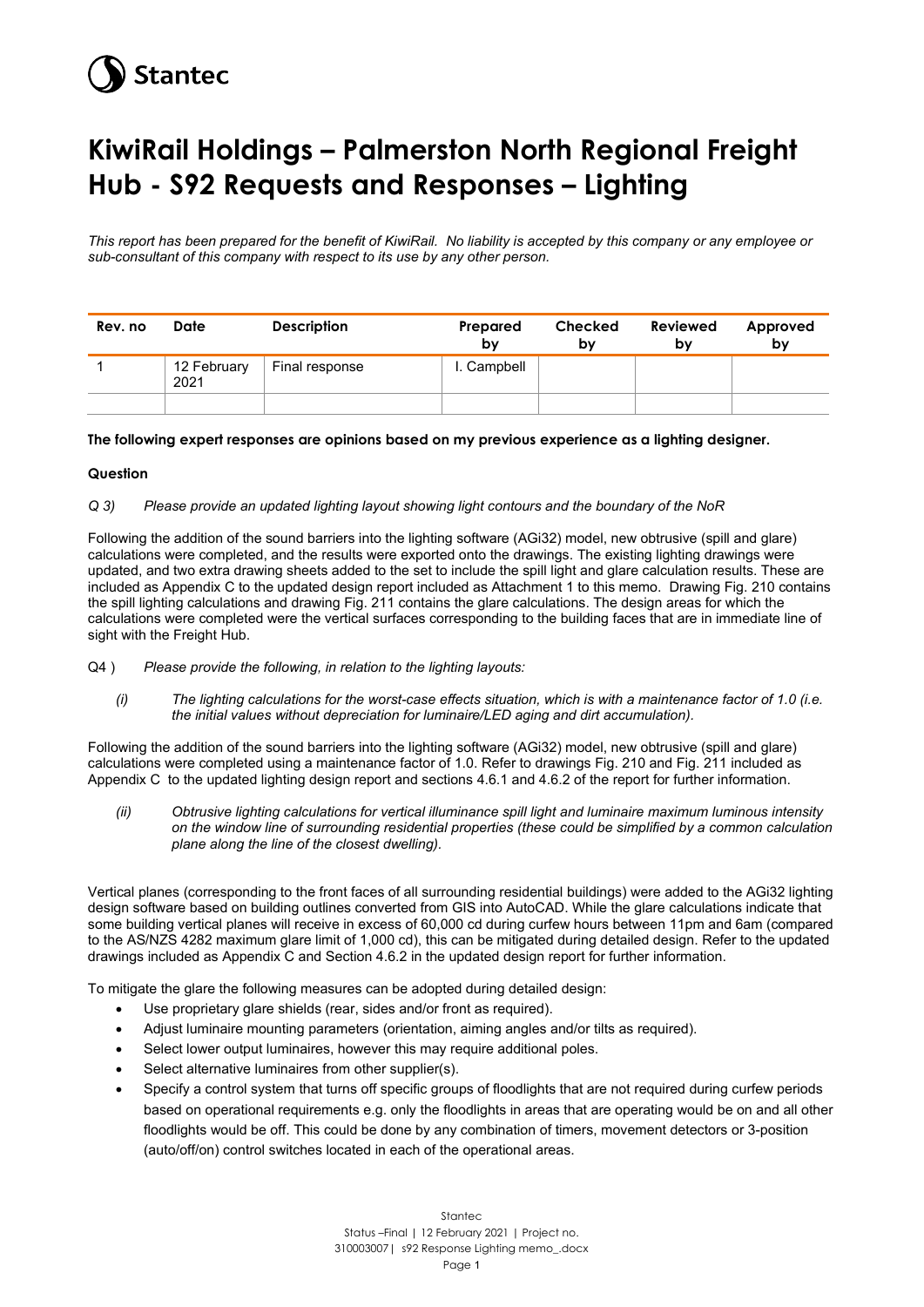(iii) *Identify whether any of the proposed acoustic barriers along the site boundaries are considered to provide a level of mitigation of light effects to surrounding residential dwellings (if this mitigation is to be considered then these should be included in the lighting model).*

The acoustic barriers shown in the indicative landscape plan (Appendix C as lodged) have been added to the lighting AGi32 model and the assessment was updated. The results of the updated modelling are set out in Section 4 of the updated Lighting Design Report and in Appendix C. The assessment found that outcome is that the barriers while mitigating spill light do not provide adequate mitigation of the glare effects due to the barriers having heights of 3m to 5m whereas the LED floodlights are mounted at approx.22m on poles.

*(iv) Calculation of the Upward Light Ratio in accordance with AS/NZS 4282:2019.*

The calculated UWLR of 0.003 is well under the maximum Zone A2 requirement of 0.01. Refer to the updated lighting design report section 2.6.3.

*(v) Identify how the lighting addresses the requirements of North East Industrial Zone ('NEIZ') assessment criteria (h)(iii).*

The assessment criteria (h) (iii) are set out below:

*(iii) The extent to which lighting appropriately signals entrances and provides necessary visibility to these and any other areas that may be accessed after dark*.

All entrances to the Freight Hub site (from the external perimeter road) will be lit in accordance with the NZ road lighting standards during detailed design. This will facilitate safe egress for all vehicles entering and exiting the site. Indicative lighting around entrances from the adjoining road network are shown on the landscape plans.

Q 5) *Please identify and assess any effects of train headlight sweep resulting from site train movements within the site, with particular regard to surrounding residential dwellings.*

At this stage a formal lighting assessment of train headlight sweep resulting from site train movements within the site is not able to be undertaken. To provide an indicative assessment a review of the general height of locomotives operating on the NIMT was undertaken. This review indicated that the locomotives are around. 3.7m, with headlights at the bottom and top of the front of the locomotive (see below) and directed downward similar to vehicle headlights. The assumptions about the level of the rail yard in Technical Report A as lodged, is that the RL of the rail hub would be around 50m (plus or minus 0.5m). Typically, the top of the noise mitigation feature is at a minimum RL55m. Therefore, it is considered that because of the noise barriers it is unlikely that this will be an issue for most surrounding residents. The exception could be where properties or levels of dwellings are higher than the top of the noise barrier and residents can see into the vard. In these instances, they would see a light source moving but headlight sweep is unlikely to be an issue.



- *Q6) With reference to Technical Report A - Design, Construction and Operation, please provide the following clarifications*
	- *(i) 3.2 Key Elements, 3rd to last bullet point, states: "Overhead lighting in all yards with the possibility of providing underside lighting on tracks". What will this underside lighting on tracks consist of?*

Reference to the possible inclusion of underside lighting arose from the conversations with staff currently operating the existing Palmerston North Yard about the benefit of being able to have permanent lighting on tracks and this has not been developed further at this time. This will be reviewed in more detail at the detailed design stage.

The Design, Construction and Operation Report also references underside lighting (located at a low level) in the Arrival and Departure yard This could potentially be used to aid train inspections prior to train departure or to ensure a safe walking area between rakes of wagons. The following is an example of the latter.